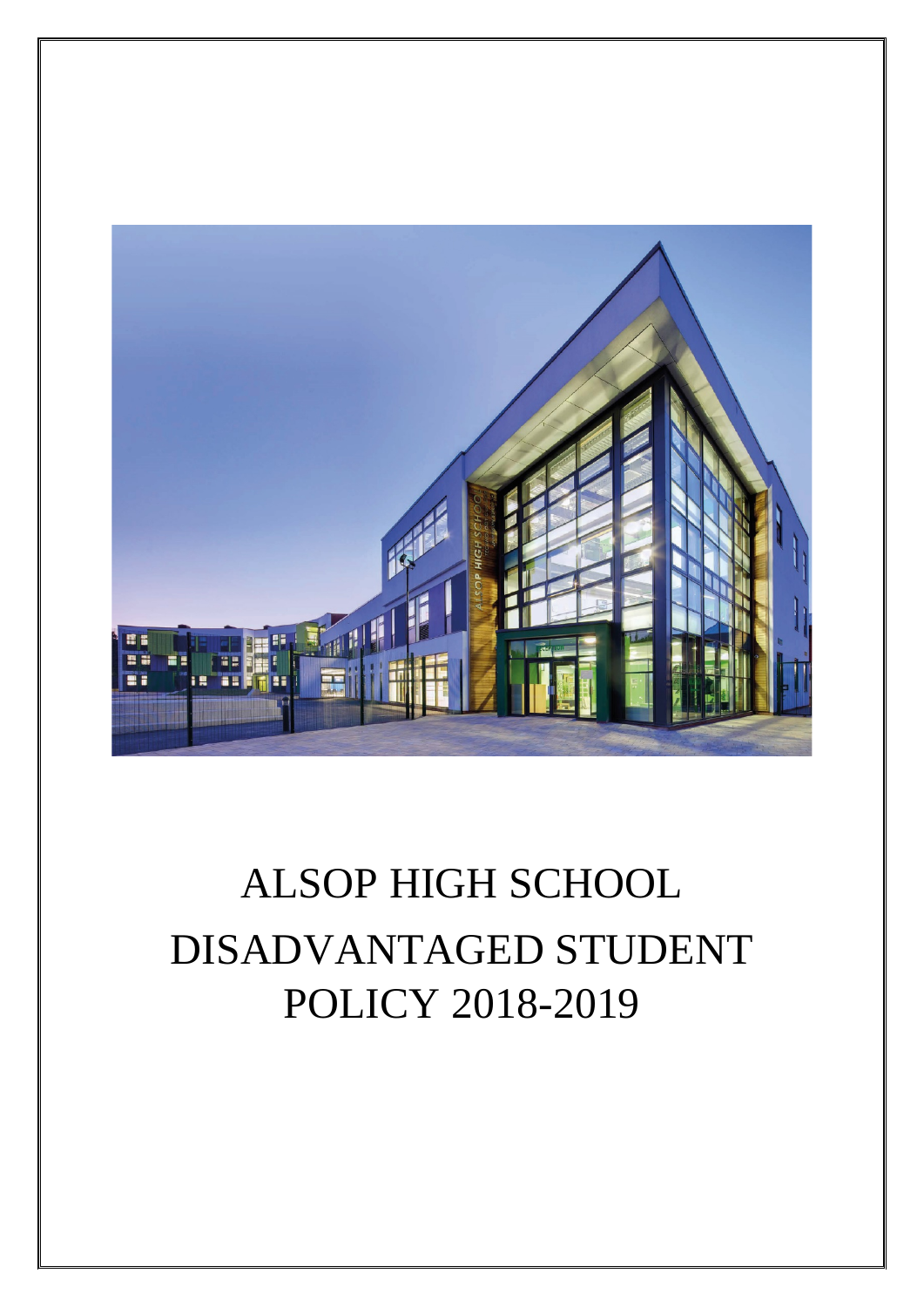

# **Disadvantaged Students Policy**

- The Government believes the Disadvantaged Student Premium which is additional to main school funding, is the best way to address the current underlying inequalities between children eligible for free school meals (FSM) and their peers, by ensuring funding to tackle disadvantage, reaches the pupils who need it most.
- It is for schools to decide how the Pupil Premium is spent, since they are best placed to assess what additional provision should be made for the individual pupils within their responsibility.
- Our School Vision states "Alsop High School is a school of first choice, with a welcoming, caring and successful environment which promotes and values the achievement of all students." We aim to ensure this ethos is maintained by appropriating our Disadvantaged Student Funding in the right areas to support the achievement of these pupils.
- At Alsop, we find Disadvantaged Student Premium is an essential component to our school funding, which allows us to introduce, analyse and build strategies which ensure our students, in receipt of the grant, to have a complete educational experience attain their full potential and the 'gap' between them and their peers is 'narrowed'. This is reflected in the desire, commitment and aspirations of our school staff to address and overcome socio-economic factors – or any other external factor – which may hinder pupil progress and attainment, and ultimately affect their life chances.
- At Alsop, we recognise that not all pupils who are eligible for the Disadvantaged Student Premium are underachieving, while some pupils may be underachieving and not eligible for this funding. It is school policy to plan, adapt and prepare for any student or group, in which any area of under-performance is evident.

# **Aims**

- To provide all pupils with fair and equal opportunities to achieve and excel across all areas of the curriculum; using and applying the most effective teaching and learning strategies and when necessary is supported by use of additional, delegated funding.
- To work in partnership with indentified families and pupils eligible for Disadvantaged Student Premium in order to plan, monitor and evaluate support and intervention in order to secure individual progress and achievement.
- To work collaboratively internally and with external partners and organisations to provide additional support for the social, emotional and behavioural difficulties that some students face to secure individual progress and achievement.
- To ensure governors fulfil statutory responsibilities to make effective use of Disadvantaged funding in order to impact positively on pupils' achievement and attainment.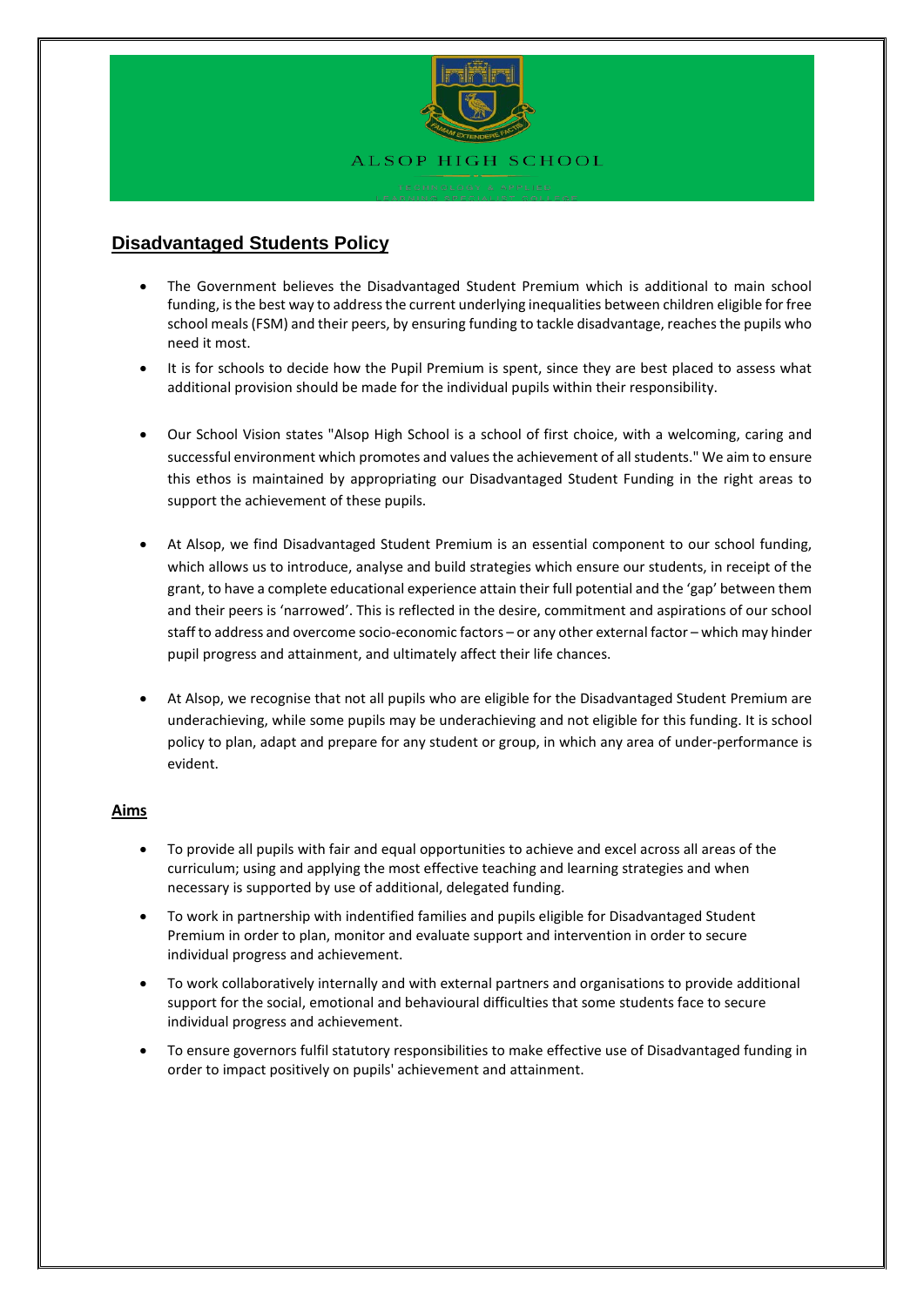

**Systems, procedures and practice**

# **At Alsop, the Disadvantaged Student Premium is divided between a key team of people with key responsabilities**

- Mr J. Mangan- Headteacher and Strategic leader
- Mr S. Mottram Deputy Headteacher and operational manager, Standards
- Mrs C. Avison Senior Lead Disadvantaged Students
- Ms N Bruns Deputy Head Teacher Catch up premium
- Mr J. Thompson- Senior Leader Attendance
- Mrs S. Dacey Assistant Headteacher Safeguarding
- Mr D. Williams Behaviour and inclusion

#### **Each member has specific responsibilities for Disadvantaged Students**

#### **Deputy headteacher**

- Provide termly pupil premium progress reports for SLT, HOF, HOY and governors
- Provide appropriate support and guidance for staff when planning DIS targets and support
- Liaise with external partners and agencies, where necessary

#### **Mrs C. Avison**

- Liase with HOD and HOY providing data from academic and pastoral sources for DIS termly report
- Liase and support HOD with key students and strategies to improve DIS achievement
- Identify underperforming students via academic tracking process
- Liase with HOD to create and co ordinate strategies and initiatives to improve DIS achievement
- Co- ordinate the intervention programme with Miss S Westhead in the Intervention Hub
- Monitor and evaluate the quality and impact of intervention, e.g. one-to-one support, mentoring, etc.
- Monitor and evaluate the allocation of DIS funding to challnge underperformance and support DIS achievement

#### **Ms N Bruns**

To monitor the Catch up Premium and ensure it has secured pupil progress in Reading and Numeracy with Co ordinator Mrs J Bebbington.

#### **Mr J Thompson**

To provide termly DIS progress attendance reports for SLT, HOY and Governors

- To ensure effective strategies are implemented by the attendance team to ensure the continued improvement of DIS attendance
- To co ordinate the support offered in the PA Attendance Hub with Mr M Wright.
- Liase with HOY to create strategies and initiatives to improve DIS Attendance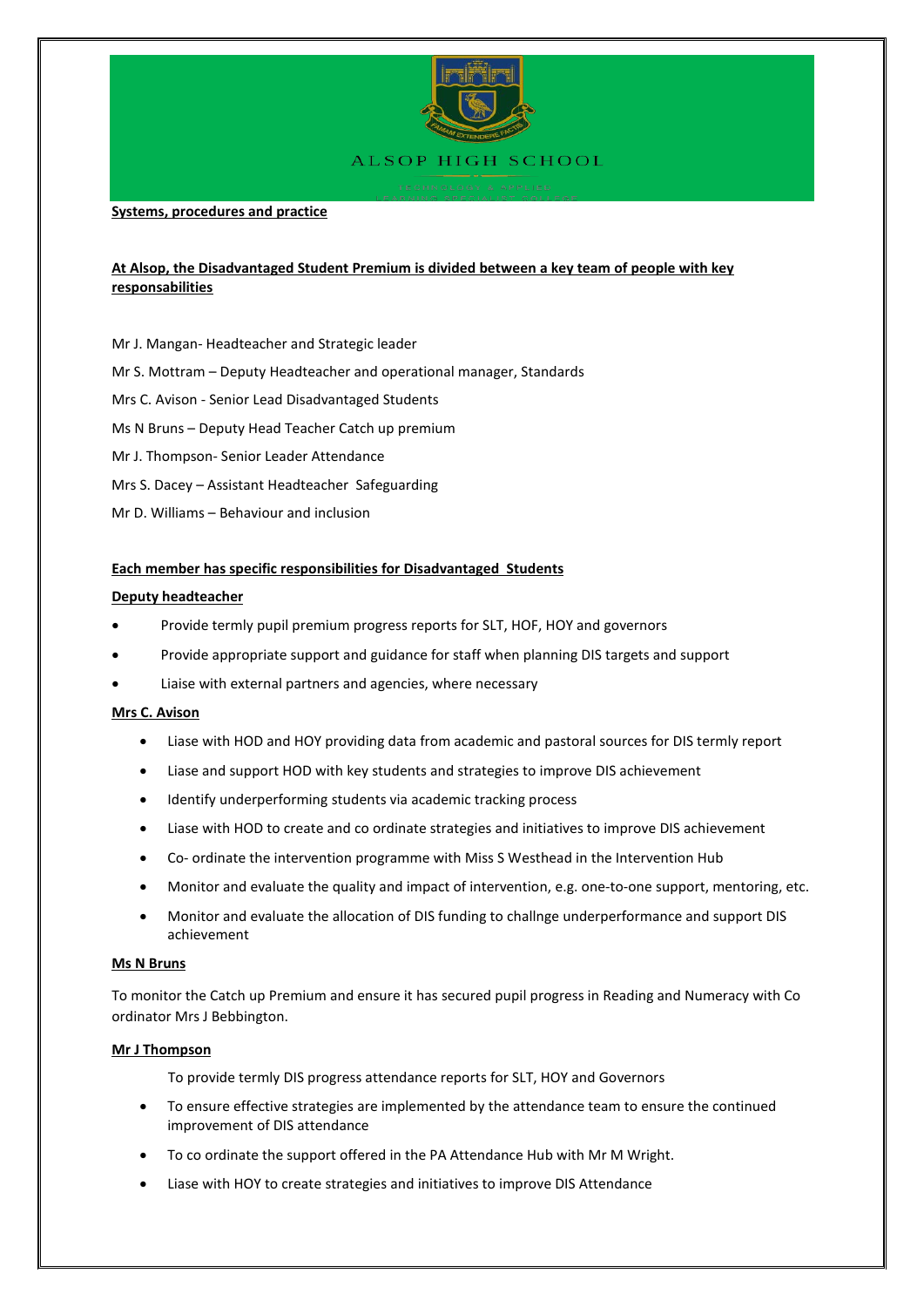

# **Mrs S. Dacey**

• To manage and coordinate the involvement of internal teams such as the learning mentors and external agencies to ensure the social and emotional well being of DIS and LAC students.

#### **Mr D. Williams**

- To provide the SLT and HOY with termly PP behaviour reports
- Liase with HOY and behaviour team and monitor strategies and initiatives to improve DIS Behaviour and Inclusion
- To co ordinate and monitor the referal room and access centre to ensure that challenging behavioural issues are dealt with effectively and that PP students can secure individual progress and attainment.

#### **Mrs S. Scott**

#### **School business manager/admin.**

- Monitor delegation of funding for Disadvantaged Student Premium
- Provide information on allocation for Disadavantaged Student Premium funding via the school website and reports to governors

#### **Class teachers**

- Identify and list pupils in each class (luminated seating plans, data sheets)
- Implement stratgies to support the progress of Disadvanatged Students
- Arrange reviews with parents when necessary
- Work with pupils, parents and senior leaders to plan, implement and monitor the impact of the agreed support and intervention plan for children eligible for Disadvantaged Student Premium
- Ensure classroom support assistants are fully prepared to assess the progress and learning outcomes for all pupils, including those requiring additional support
- Take prompt action to inform HOD, HOY and SLT of any areas where a child's progress or performance may be directly – or adversely – affected by social or economic disadvantage

# **Learning mentors and attendance officer**

- Maintain a record of pupil progress and impact of mentoring, and provide feedback to the HOY and HOD
- Work with Mr S Mottram, Mrs S Dacey Mr J Thompson and Mr D Williams to monitor DIS attendance, emotional welfare and behaviour
- Liaise with external partners and agencies, where appropriate
- implement strategies to support class teachers, pupils and parents in the progress and achievement of DIS students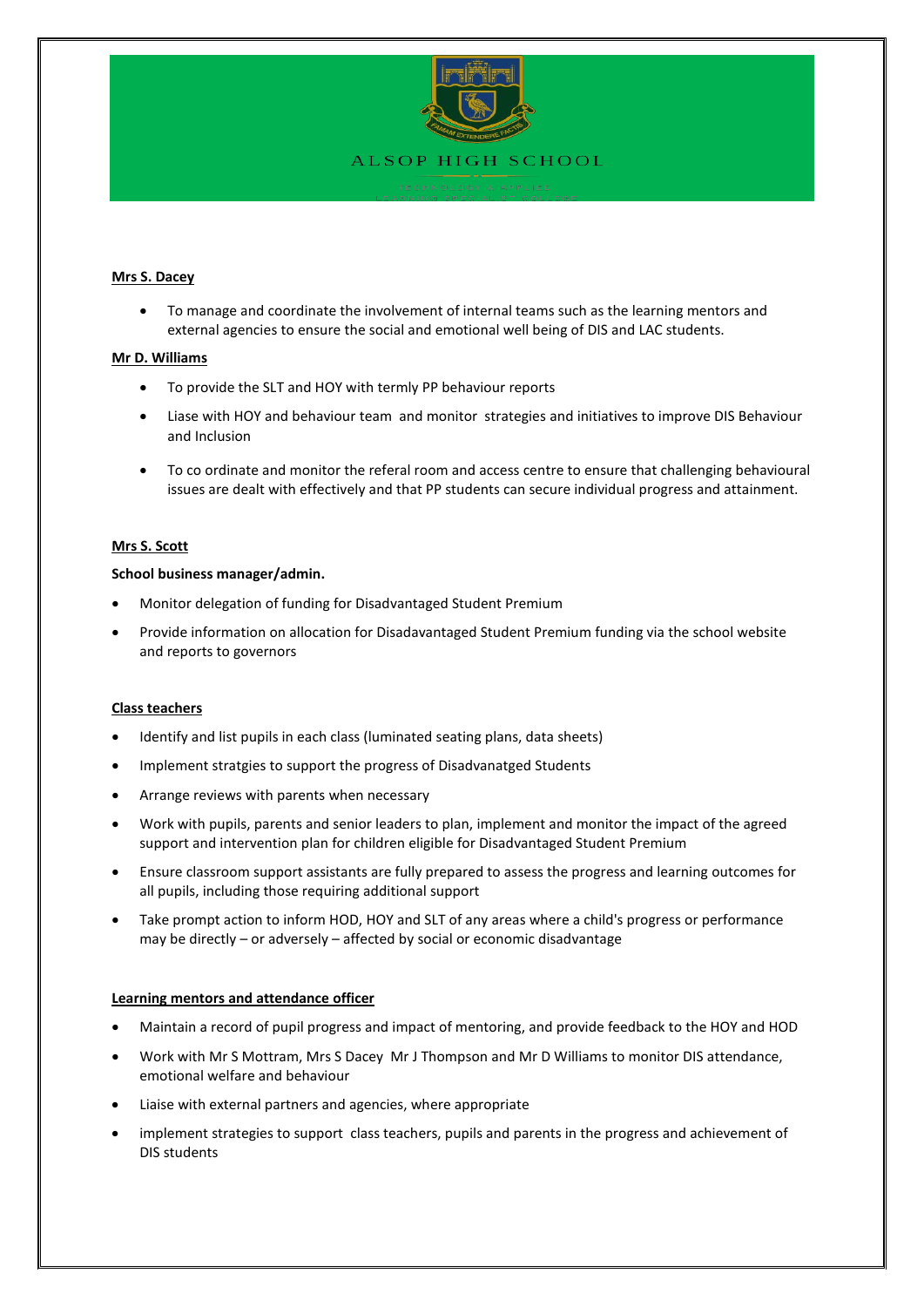

#### **Governors**

The designated link governor Mrs M. Fielding for Disadvanatged Students will act on behalf of the governors and board of directors to monitor and review the progress and impact of DIS funding. This will involve regular meetings with the deputy headteacher to evaluate individual pupil plans and subsequent impact on progress and attainment; evaluating termly reports from senior leaders; participating in discussions with pupils, where appropriate, with a focus on learning and success.

#### **Interventions**

# **Academic interventions**

In order to address the need to identify the correct interventions for DIS it is important that all staff address potential underperformance for pupils in their classroom in line with departmental policy. They should make appropriate modifications to their own whole class teaching to suit individuals and ensure that it suits individual learning styles.

Mrs C Avison will co ordinate with HOD and Miss S Westhead in the Intervention Hub to allocate appropriate interventions for underforming students in the core subjects, Mrs S Dacey and Mr M Rawsthorne in SEN and Ms N Bruns and Mrs J Bebbington in the Catch up Programme. Further discussions around the progress of DIS students and the appropriateness and success of these and other interventions take place in SLT focus review meetings and decisions as to next steps are considered.

In all cases assessment data should be used to determine the need for interventions and all interventions should be recorded, monitored and reviewed using the Whole School Provision Mapping and academic tracking system.

#### **Attendance interventions**

Regular attendance review meetings take place between Mr J Thompson and Year co ordinators and the attendance team to consider DIS student attendance and ensure appropriate plans and interventions for these students are in place.

Mr J Thompson will co ordinate with the Attendance team and Mr M Wright to allocate appropriate support for PA DIS students. Further discussions around the success of these interventions and future steps will take place in the SLT focus review meetings DIS pupils will form an integral part of these meeting where pastoral and academic information is considered.

As above, all interventions should be recorded, monitored and reviewed using Whole School Provison mapping.

#### **Behavioural interventions**

Regular pastoral review meetings take place between Mr D Williams Behavioural Leaders and HOY to consider DIS behaviour and to ensure appropraite plans and interventions are in place for identified pupils.

Mr D Williams will Co ordinate with the Behaviour team to ensure the referal room is used effectively and that appropriate Rewards are given to support, motivate and engage DIS pupils. Further discussions around the overall success of these interventions and future steps will take place in the SLT focus review meetings

As above, all interventions should be recorded, monitored and reviewed using Whole School Provison mapping.

The progress of all interventions and use of the Disadvantaged Student Premium will be reviewed in the Excecutive Leadership Team meetings with Governors.